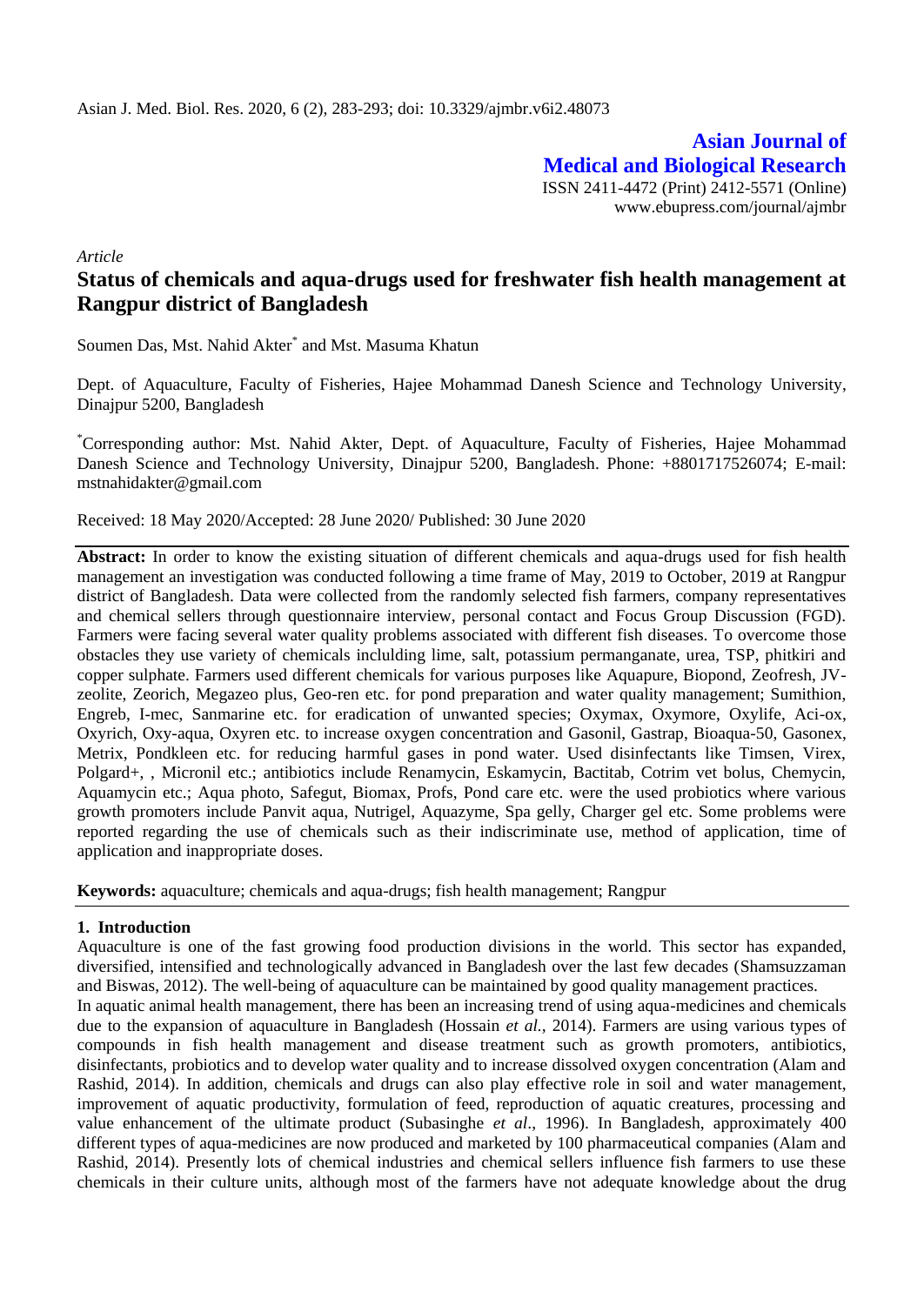stability and effectivity (Karim and Stellwagen, 1998; BFRI, 1999; Faruk *et al.,* 2004). This ignorance drives fish farmers to try several chemicals one by one based on their output. They use doses of any particular chemicals either from their own experience, from the instructions on the package of that product or by discussing with the chemical sellers or farmers. Therefore, the proper doses of these chemicals are repeatedly neglected that may eventually be a threat for aquaculture.

Considering the above facts, the present study was conducted in Rangpur district of Bangladesh with its purposes for identifying the diverse group of aqua drugs and chemicals used for aquatic health management, purposes of using, their active ingredients, recommended and applied dosages, price and sources.

### **2. Materials and Methods**

#### **2.1. Study area and period**

To investigate the status of chemicals and aqua-drugs used for freshwater fish health management Rangpur district was selected. Data collection period was from May, 2019 to October, 2019.

#### **2.2. Flow chart of the research methodology**

A clear and effective routine work was done to meet the objectives of the research work. The study was undertaken and completed according to the following order of methodology:

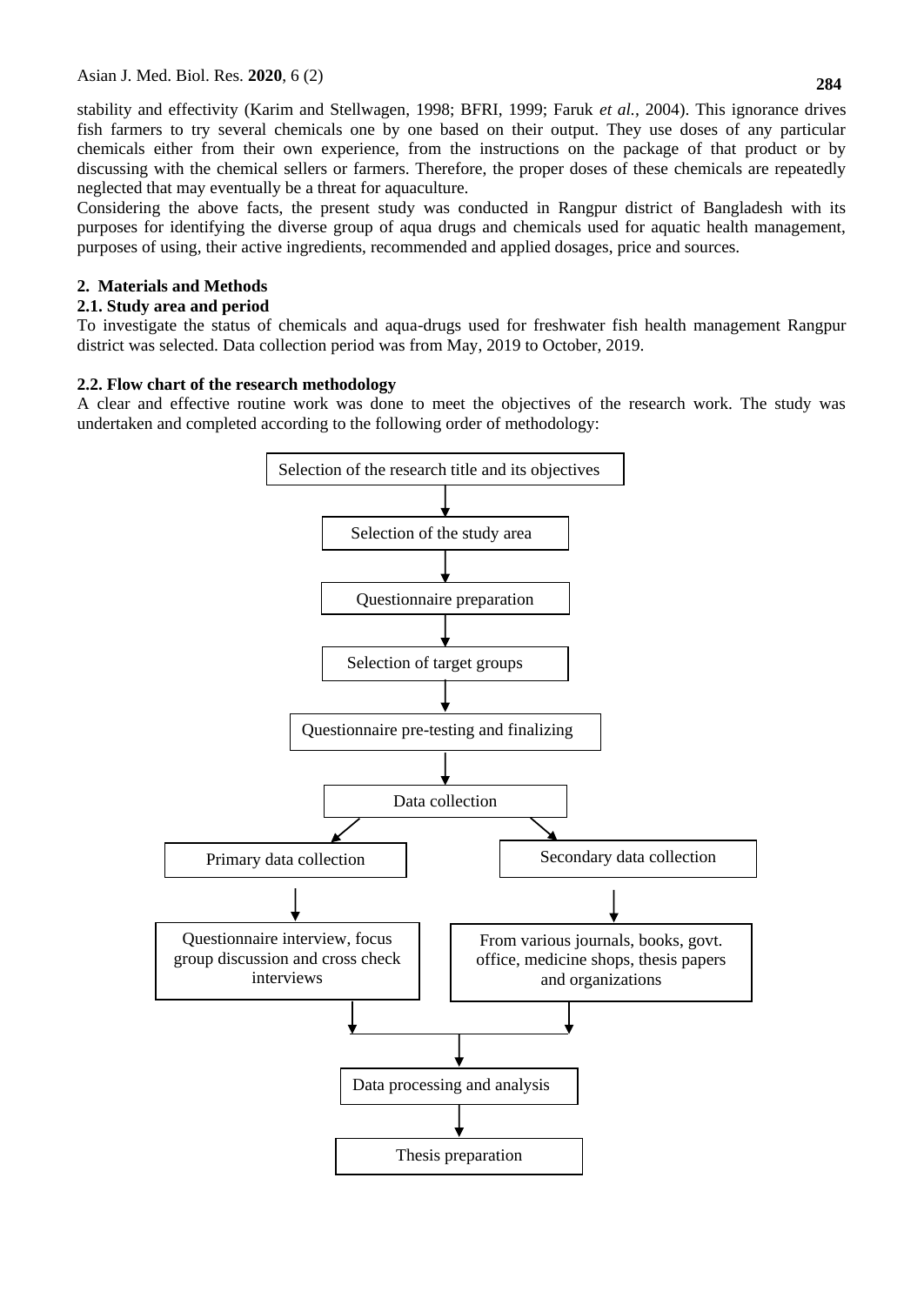#### **2.3. Preparation of questionnaire**

Semi-structured questionnaires were made and field tested. To reach the objectives, necessary modifications were made based on the feedback. Questionnaires were prepared for data collection from the fish farmers, aquamedicine producing companies and chemical sellers.

### **2.4. Target groups**

Questionnaires were prepared for investigation and to achieve information. There were 100 fish farmers, 12 technical peoples of different drug producing companies and 17 chemical or drug shops were interviewed during the study period.

#### **2.5. Data collection**

Data was collected through questionnaire interview, personal contact, market surveys and Participatory Rural Appraisal (PRA) tool like Focus Group Discussion (FGD) with fish farmers, farm workers, medicine sellers and representative of different aqua-medicine producing companies in the selected area. Both the primary and secondary sources were utilized to collect data. Primary data were collected through simple interview with the respondents while carrying the survey. Secondary data helped to identify the problems and to confirm the primary data.

#### **2.6. Analysis of data**

The data were coded and inputted in a computer for further analysis. Data sheets were matched with questionnaires to confirm the exactness of data entered. MS Word and MS Excel have been used for processing and analysis, and presented in textual and tabular forms to meet the objectives.

#### **3. Results**

#### **3.1. Water quality problems faced by the fish farmers**

In the study area, the fish farmers reported various types of water quality problems in fish pond during culture period. These includes dissolve oxygen (DO) deficiency (95% of farmers), high ammonia (74%), algal bloom (37%), turbidity (28%), pH (19%) and poor phytoplankton (14%) (Table 1).

#### **3.2. Diseases faced by the fish farmers**

In the study area, various types of fish diseases were occurred mainly during the winter season. Fishes were affected by different types of fish diseases such as EUS (69.32% of farmers), tail and fin rot (59.09%), argulus (55.68%), gill rot (43.18%), dropsy (42.05%), exophthalmia (13.64%), CCVD (5.68%) (Table 2).

#### **3.3. Some commonly used traditional chemicals**

From the present study, it was found that Lime, Potassium permanganate, Salt, Phitkari, Copper sulphate, Urea and TSP were commonly used by the selected farmers. The list of those used chemicals, their applied doses, price and sources are shown in (Table 3).

#### **3.4. Chemicals used to remove unwanted species**

For the removal of unwanted species, the farmers used Engreb, Nigotox aqua, Rota plus, Sanmarine, Sumithion, Tea seed meal and I-mec. Different information regarding to those chemicals are given in (Table 4).

## **3.5. Chemicals used for pond preparation and water quality management**

The fish farmers of the study area used some chemicals for pond preparation and water quality management such as Aquapure, Biopond, Zeofresh, JV-zeolite, Zeorich, and others are shown in Table 5.

#### **3.6. Chemicals used to increase oxygen concentration**

In the investigation area, some chemicals were used by fish farmers to increase oxygen concentration in their pond. These chemicals are listed below (Table 6) with their trade name, active ingredients, recommended dose, applied dose, price and source/manufacturer.

## **3.7. Aqua-medicines used to remove harmful gasses in the study area**

Farmers of the Rangpur region used some aqua-medicines to remove harmful gasses from their culture unit. The trade name, active ingredients, recommended dose, applied dose, price and source/manufacturer of those aquamedicines are given in Table 7.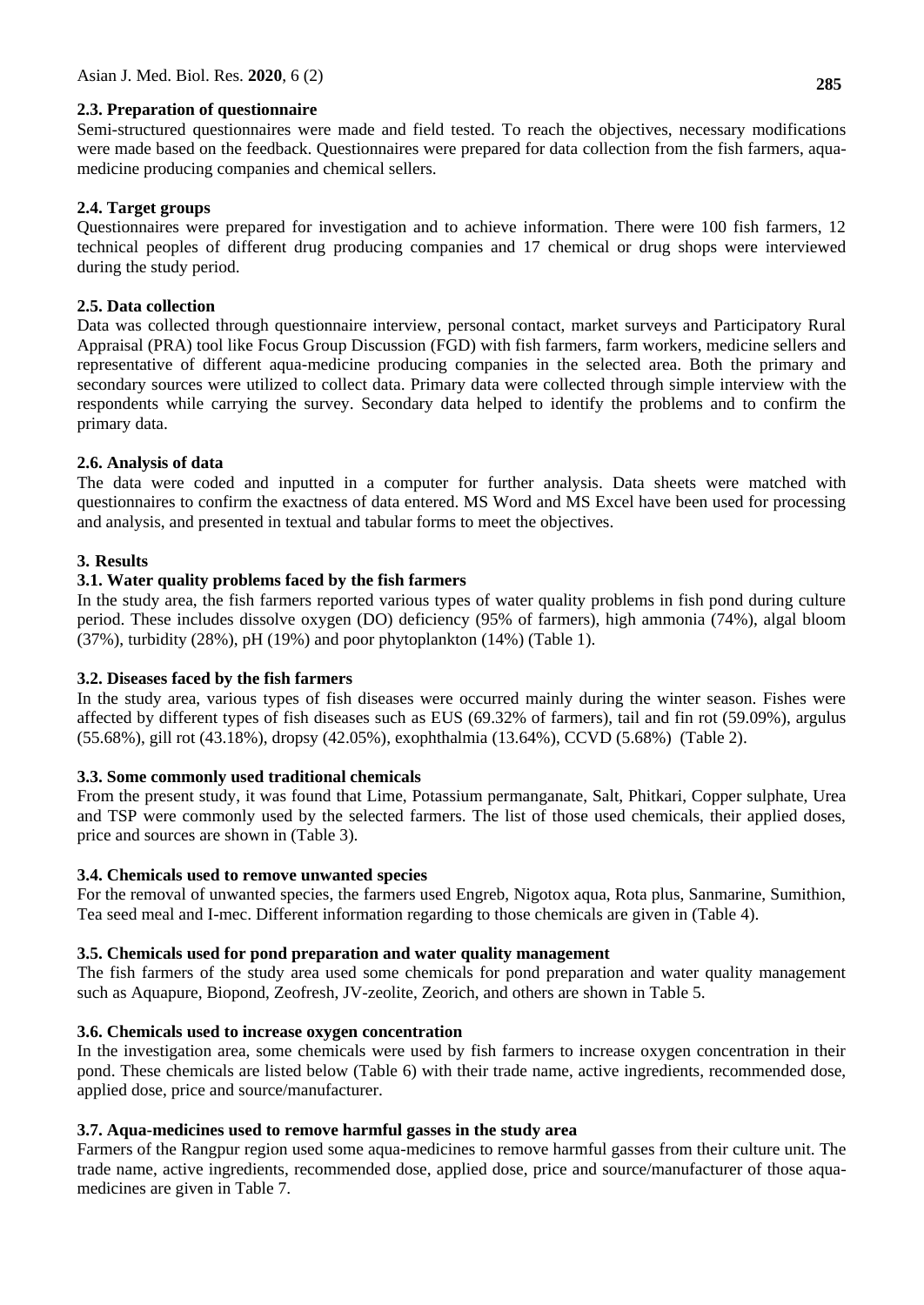#### **3.8. Disinfectants used in the study area**

The fish farmers of the study area used some disinfectants to keep their pond free from pathogens. These aquamedicines are listed below with their trade name, active ingredients, recommended dose, applied dose, price and source/manufacturer (Table 8).

#### **3.9. Antibiotics used against diseases in the study area**

From the study, it was observed that antibiotics were used by the farmers against fish diseases at Rangpur district. The trade name, active ingredients, recommended dose, applied dose, price and source/manufacturer of those antibiotics are given in (Table 9).

#### **3.10. Probiotics used in the study area**

The selected fish farmers were also used various types of probiotics. The trade name, active ingredients, recommended dose, applied dose, price and source/manufacturer of some probiotics are shown in (Table 10).

#### **3.11. Growth promoters used in the study area**

Several growth promoters were used by the fish farmers of the Rangpur district. These growth promoters are given below (Table 11) with their trade name, active ingredients, recommended dose, applied dose, price and source/manufacturer.

#### **3.12. Knowledge of aqua chemicals and drugs**

In the study area, most of the farmers (76%) were known of the aqua-medicines from company representatives through the seminars arranged by the company personnel, while (58%) of the farmers acquired knowledge on aqua-medicines from discussion with chemical sellers, hatchery owners and other farmers. About 47% farmers obtain knowledge from government organizations (GOs) (Table 12).

#### **3.13. Problems faced by the fish farmers in the study area**

Several problems were faced by the fish farmers in the study area including diseases (88% of farmers), low quality of fish seed (63%), lack of technical knowledge (58%), lack of finance (55%), low price of the end product (46%), insufficient water in dry season (41%), price of feeds and chemicals (39%), flood/overflow (36%),lack of manpower (30%), problem of pond leasing (27%), theft of fish (21%) (Table 13).

| <b>Water quality</b> | <b>Prevalence</b> | Death $(\frac{6}{6})$ | <b>Treatment</b>             | <b>Number of farmers</b> | $%$ of  |
|----------------------|-------------------|-----------------------|------------------------------|--------------------------|---------|
| problems             | $(\%)$            |                       |                              | $(n = 100)$              | farmers |
| DO deficiency        | $40 - 60$         | $2 - 5$               | Exchange of water, sodium    | 95                       | 95      |
|                      |                   |                       | per-carbonate                |                          |         |
| Ammonia              | 20-40             | $2 - 10$              | Exchange of water, Yucca 74  |                          | 74      |
|                      |                   |                       | <i>schidigera</i> extract    |                          |         |
| Algal bloom          | $30 - 50$         | $0-1$                 | Withdrawal of bloom using    | 37                       | 37      |
|                      |                   |                       | straw rope, probiotics       |                          |         |
| Turbidity            | $30 - 50$         | $0 - 2$               | Lime, zeolite                | 28                       | 28      |
| pH                   | 20-40             | $4 - 10$              | Exchange of water, lime      | -19                      | 19      |
|                      |                   |                       | (when low), Yucca schidigera |                          |         |
|                      |                   |                       | extract (when high)          |                          |         |
| Poor phytoplankton   | 20-30             | $0 - 1$               | Urea, TSP, zeolite           | 14                       | 14      |

#### **Table 1. Water quality problems faced by the fish farmers in the study area.**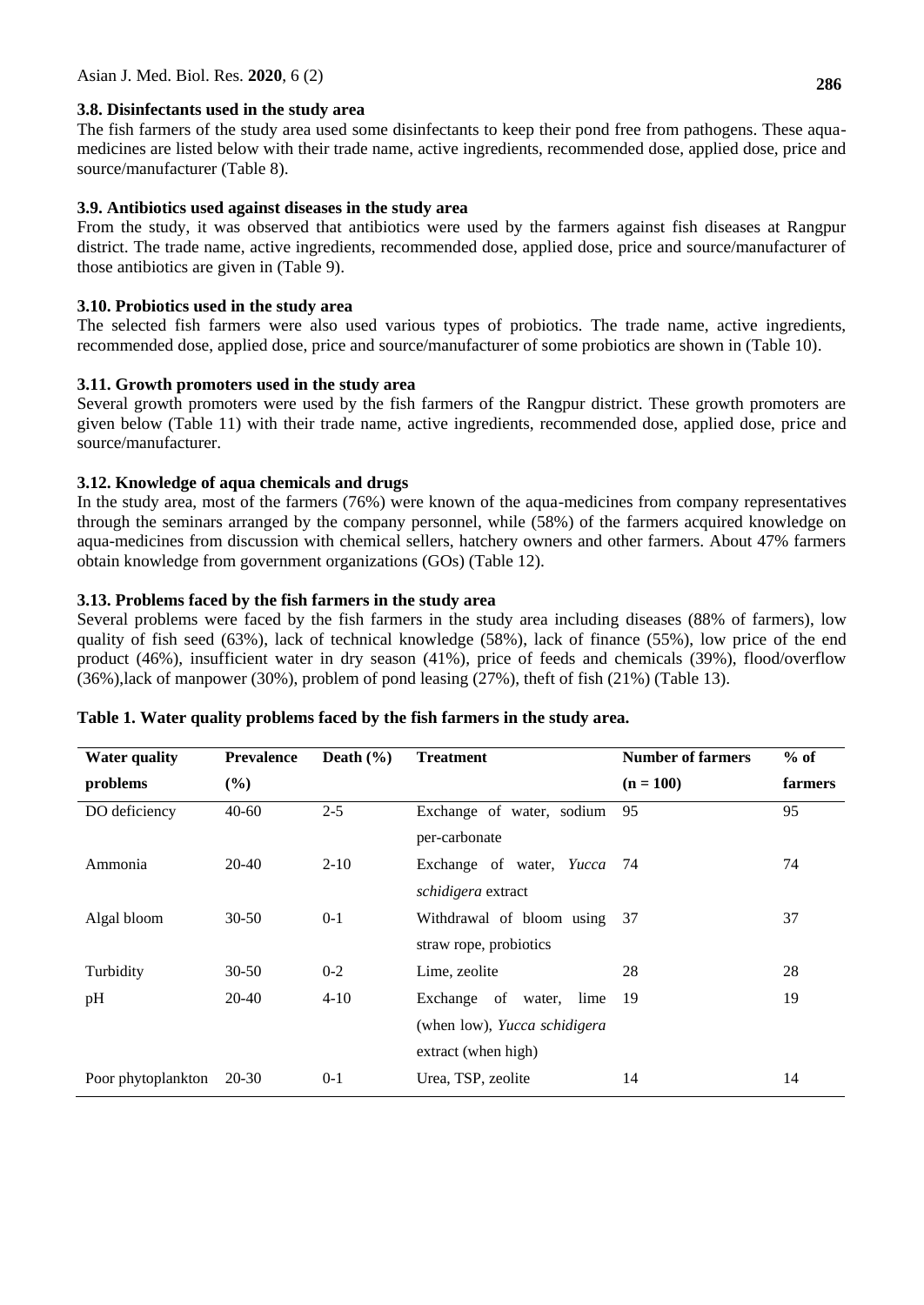| <b>Disease</b>   | <b>Clinical signs</b>                      | <b>Prevalence</b><br>$\frac{6}{6}$ | Death $(\% )$ | Number of<br>farmers $(n = 88)$ | $%$ of<br>farmers |
|------------------|--------------------------------------------|------------------------------------|---------------|---------------------------------|-------------------|
| <b>EUS</b>       | Red spot and infection                     | $30 - 50$                          | $5 - 20$      | 61                              | 69.32             |
| Tail and fin rot | Reddish color, broken tail and fin         | 20-50                              | $2 - 20$      | 52                              | 59.09             |
| Argulus          | Rubbing or flashing against solid, excess  | $20-40$                            | $2 - 10$      | 49                              | 55.68             |
|                  | mucous                                     |                                    |               |                                 |                   |
| Gill rot         | Gill swelled and discolored gradually      | $20-40$                            | $5-20$        | 38                              | 43.18             |
| <b>Dropsy</b>    | Swollen abdomen                            | $10-30$                            | $2 - 15$      | 37                              | 42.05             |
| Exophthalmia     | Eye swollen                                | $10-25$                            | $2 - 15$      | 12                              | 13.64             |
| <b>CCVD</b>      | Lesion on mouth, white spot in head and    | 70-95                              | 80-90         | 5                               | 5.68              |
|                  | body, infected fish remain flat on surface |                                    |               |                                 |                   |

# **Table 2. Diseases faced by the fish farmers in the study area.**

# **Table 3. List of commonly used chemicals.**

| <b>Trade name</b>                       | <b>Applied dose</b>                                     | Price (TK.)    | <b>Source</b>   |
|-----------------------------------------|---------------------------------------------------------|----------------|-----------------|
| Lime                                    | Pond preparation:1 kg/dec (sandy bottom), 1-2 kg/dec    | $20 - 22$ /kg  | Chemical seller |
|                                         | (clay bottom)                                           |                |                 |
|                                         | During culture: 200-250 g/dec                           |                |                 |
| Potassium permanganate                  | $0.5-2$ g/dec                                           | 20/10g         | Chemical seller |
| (KMnO <sub>4</sub> )                    |                                                         |                |                 |
| Salt (NaCl)                             | 100-200 $g/dec$                                         | 18/kg          | Chemical seller |
| Phitkari                                | $8-10$ g/dec                                            | $60 - 80$ /kg  | Chemical seller |
| Copper sulphate                         | $5-10$ g/dec                                            | $200 - 220/kg$ | Chemical seller |
| [CuSO <sub>4</sub> , 5H <sub>2</sub> O] |                                                         |                |                 |
| Urea                                    | 200-300 g/dec (pond preparation), 100-150 g/dec (during | $16 - 17$ /kg  | Chemical seller |
|                                         | culture)                                                |                |                 |
| <b>TSP</b>                              | 100-200 g/dec (pond preparation),                       | 22/kg          | Chemical seller |
|                                         | $50-100$ g/dec (during culture)                         |                |                 |

# **Table 4. List of chemicals used to remove unwanted species.**

| <b>Trade name</b> | <b>Active ingredients</b>   | <b>Recommended</b><br>dose         | <b>Applied dose</b>          | Price (TK.) | Source/<br><b>Manufacturer</b>                |
|-------------------|-----------------------------|------------------------------------|------------------------------|-------------|-----------------------------------------------|
| Engreb            | Cypermethrine 10 %          | $7 \text{ ml/dec}$                 | $5-8$ ml/dec                 | 125/100ml   | Eon Animal Health                             |
| Nigotox aqua      | Trichlorphon 40%            | $12-13$ ml/dec                     | $10-12$ ml/dec               | 240/250ml   | Ltd.<br>Chemist                               |
| Rota plus         | Rotenone 9%                 | $20-30g/dec/ft.$                   | $g/\text{dec/ft}$ .<br>20-25 | $480$ /kg   | Laboratories Ltd.<br><b>ACI</b> Animal Health |
|                   |                             | water                              | water                        |             | Ltd.                                          |
| Sanmarine         | Cypermethrine<br>10<br>E.C. | $5-7$ ml/dec                       | $5-7$ ml/dec                 | 390/400ml   | Macdonald BD.                                 |
| Sumithion         | Fanitrothion                | $4-5$ ml/dec                       | $4-6$ ml/dec                 | 162/100ml   | Chemical seller                               |
| Tea seed meal     | Seponin 15-16%              | 0.8-1 $\text{kg}/\text{dec}/5$ ft. | $1 \text{ kg/dec}$           | 4500/50kg   | ACI Animal Health                             |
|                   |                             | water                              |                              |             | Ltd.                                          |
| I-mec             | <b>Ivermectine</b>          | $6 \text{ ml/dec}$                 | $5-6$ ml/dec                 | 265/100ml   | Eon Animal Health                             |
|                   |                             | (3ft. water)                       |                              |             | Ltd.                                          |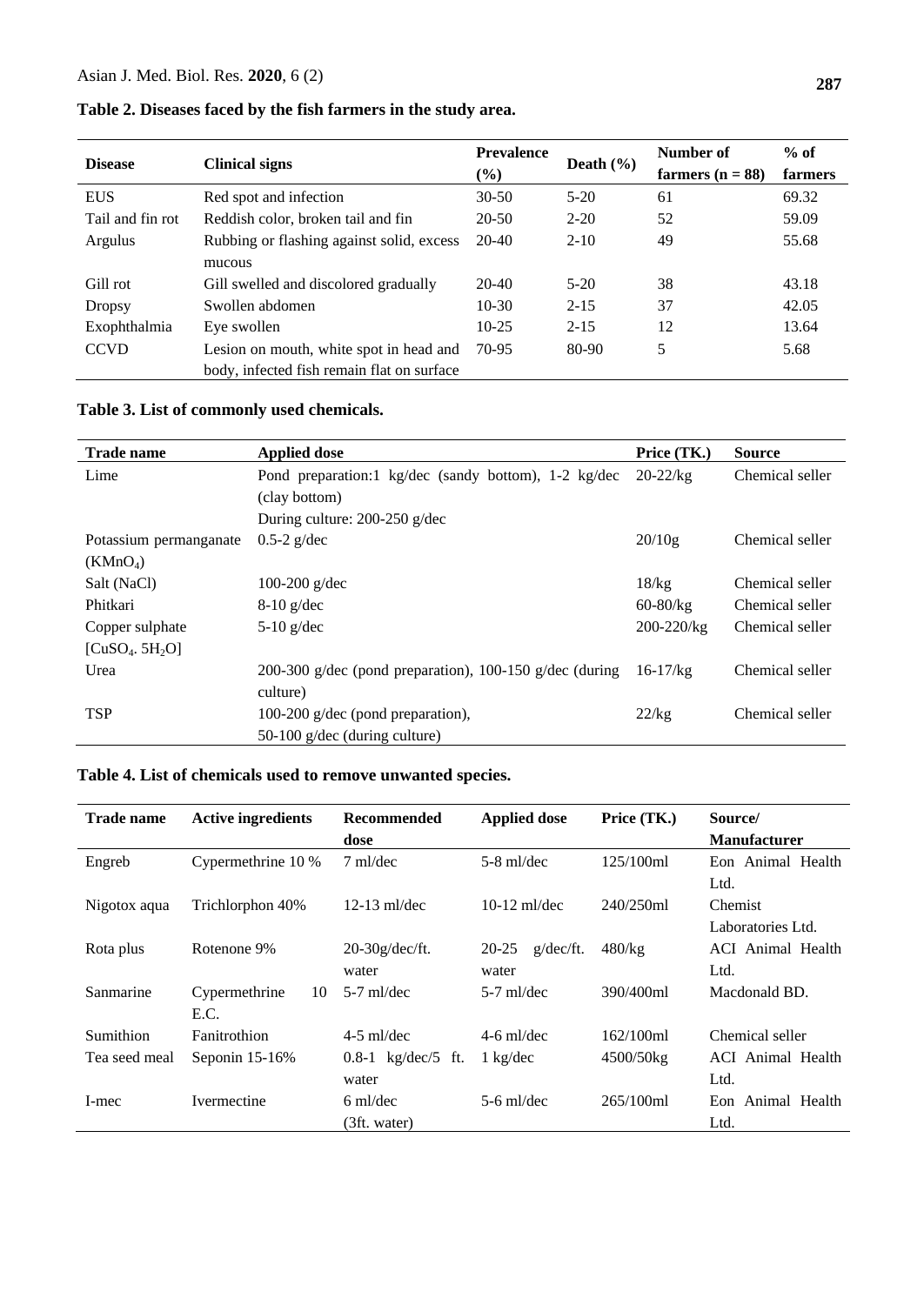| 288 |
|-----|
|     |

| <b>Trade</b>    | <b>Active ingredients</b>                                                                    | Recommended               | <b>Applied dose</b>                            | Price (TK.) | Source/                             |
|-----------------|----------------------------------------------------------------------------------------------|---------------------------|------------------------------------------------|-------------|-------------------------------------|
| name            |                                                                                              | dose                      |                                                |             | <b>Manufacturer</b>                 |
| JV zeolite      | Natural geolite                                                                              | 6-8 kg/33 dec             | 6.5-7 $\text{kg}/33 \text{ dec}$<br>(200g/dec) | 565/10kg    | Eon Animal Health<br>Ltd.           |
| Geo-prime       | Natural green geolite<br>100%                                                                | 200-250 $g/dec$           | $200$ g/dec                                    | 500/10kg    | <b>SK+F</b> Pharmaceuticals<br>Ltd. |
| Zeorich         | Natural geolite 100%                                                                         | 100-200 $g$ /dec          | $100 \text{ g/dec}$                            | 535/10kg    | Opsonin Agrovet                     |
| Megazeo<br>plus | $SiO_2$ , $A1_2O_3$ , $Fe_2O_3$ ,<br>CaO, MgO, Na <sub>2</sub> O, K <sub>2</sub> O<br>and Mn | $200$ g/dec/ month        | 200-250 $g/dec$                                | $400/10$ kg | <b>ACI</b> Animal Health<br>Ltd.    |
| Aqua pure       | Natural sodium<br>alluminium silicate                                                        | $10-16$ kg/acre           | $10 \text{ kg/acre}$<br>$(100 \text{ g/dec})$  | $580/5$ kg  | Square<br>Pharmaceuticals Ltd.      |
| Biopond         | Geolite and probiotic                                                                        | $2-3$ kg/acre/15 days     | $2-2.5$ kg/acre<br>$(20-25)$ g/dec)            | 1035/2kg    | <b>SK+F</b> Pharmaceuticals<br>Ltd. |
| Zeolite gold    | $SiO3$ , MgO, CaOetc.                                                                        | 200-250 $g/dec/$<br>month | $200$ g/dec                                    | 530/10kg    | Fish Tech BD Ltd.                   |
| Zeo fresh       | $SiO_2$ , $A1_2O_3$ , $Fe_2O_3$<br>CaO, MgO, Na <sub>2</sub> O,<br>$K_2O$ and Mn             | $10 \text{ kg/acre}$      | 10 kg/acre<br>$(100 \text{ g/dec})$            | $420/10$ kg | Square<br>Pharmaceuticals Ltd.      |
| Geo-ren         | Aluminum sodium<br>silicate                                                                  | $20-25$ kg/acre           | $20 \text{ kg/acre}$<br>$(200 \text{ g/dec})$  | 650/10kg    | Renata Animal Health                |
| Acme            | Aluminum sodium                                                                              | $20-30$ kg/acre           | 20 kg/acre                                     | $280/10$ kg | <b>ACME</b>                         |
| zeolite         | silicate                                                                                     |                           | $(200 \text{ g/dec})$                          |             | Laboratories                        |

# **Table 6. List of chemicals used to increase oxygen concentration.**

| <b>Trade</b><br>name | <b>Active ingredients</b>               | <b>Recommended dose</b>                              | <b>Applied dose</b> | <b>Price</b><br>(TK.) | Source/<br>Manufacturer             |
|----------------------|-----------------------------------------|------------------------------------------------------|---------------------|-----------------------|-------------------------------------|
| $Aci-Ox$             | Sodium per carbonate<br>$2Na2CO3.3H2O2$ | Normal:<br>$3-4$ g/dec<br>Extreme:<br>$5-7g/dec$     | $7-8$ g/dec         | 510/kg                | ACI Animal Health<br>Ltd.           |
| Oxy-A                | Sodium percarbonate                     | $3-4$ g/dec                                          | 4-5 $g/dec$         | 550/kg                | <b>ACME</b><br>Laboratories<br>Ltd. |
| Oxy-aqua             | Sodium percarbonate                     | 2.5-5 $g$ / dec                                      | $4-5$ g/dec         | 690/kg                | Navana Animal<br>Health             |
| Oxyflox              | Sodium percarbonate                     | Normal:<br>$3-4$ g/dec<br>Extreme:<br>$5-6$ g/dec    | $5-6$ g/dec         | 500/kg                | Chemist Laboratories<br>Ltd.        |
| Oxy gold             | Sodium percarbonate                     | 2.5-5 $g$ / dec                                      | 4-6 $g/dec$         | 635/kg                | Fish Tech Ltd.                      |
| Oxyrich<br>Tab       | Sustained release $O_2$<br>12%          | $5-12$ tab/dec                                       | 5-10 tab/dec        | 650/kg                | Opsonin<br>Agrovet                  |
| Oxymax               | Sodium percarbonate                     | Normal:<br>$2.5-3$ g/dec<br>Extreme:<br>$5-10$ g/dec | $4-10$ g/dec        | $700$ / $kg$          | Eon Animal Health                   |
| Oxylife              | Oxygen<br>precursors,<br>Probiotics     | $4-5$ g/dec                                          | 4-6 $g$ /dec        | 650/kg                | Square<br>Pharmaceuticals Ltd.      |
| Oxymore              | Sodium carbonate per-<br>oxihydrate 90% | Normal:<br>$2-5$ g/dec<br>Extreme:<br>$7-10$ g/dec   | $4-10$ g/dec        | 740/kg                | $SK+F$<br>Pharmaceuticals Ltd.      |
| Oxyren               | Sodium percarbonate                     | $2-3$ g/ dec                                         | $4-5$ g/dec         | 650/kg                | Renata<br>Pharmaceuticals Ltd.      |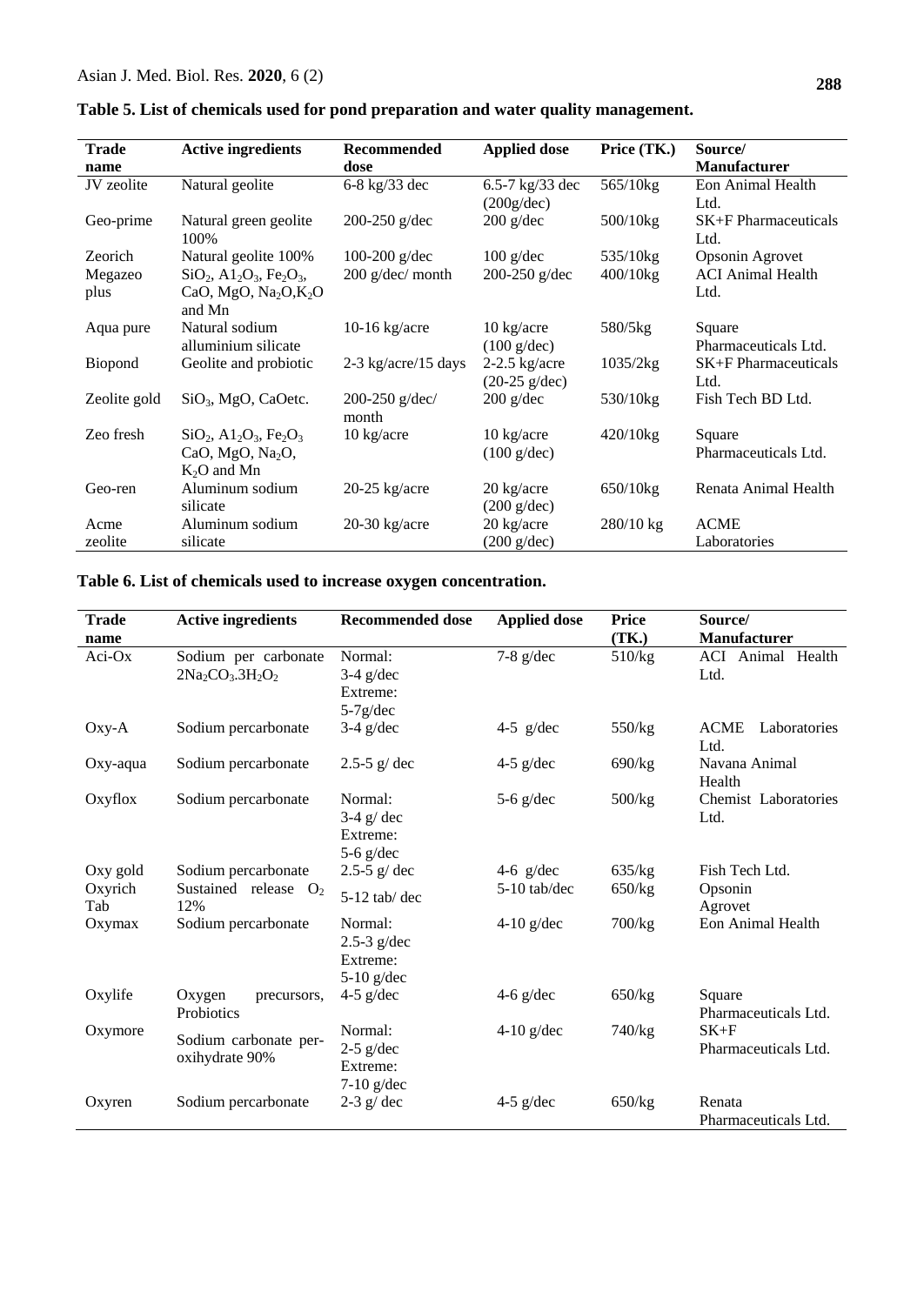| <b>Trade name</b> | <b>Active ingredients</b>                                      | Recommended<br>dose              | <b>Applied dose</b>                     | Price (TK.) | Source/<br><b>Manufacturer</b>     |
|-------------------|----------------------------------------------------------------|----------------------------------|-----------------------------------------|-------------|------------------------------------|
| Bio-Aqua-50       | Yucca plant extract,<br>Saponin components                     | $3-4$ ml/dec                     | $3-4$ ml/dec                            | 298/100ml   | Eon Animal Health<br>Products Ltd. |
| Gasonex $(+)$     | Pseudomonas sp.,<br>Bacillus subtilis,<br>Nitrococcus sp.      | 200-400 $g/acre$                 | 300-400<br>g/acre<br>$(3-4)$ g/dec)     | $445/100$ g | Fishtech BD Ltd.                   |
| Gastrap           | Enzyme and<br>probiotics                                       | $200$ g/acre/3-6 feet<br>water   | 200-400<br>g/acre<br>$(2-4)$ g/dec)     | 326/100g    | Square<br>Pharmaceuticals Ltd.     |
| Yucca gold        | Yucca schidigera<br>extract                                    | $100 \frac{\text{m}}{33}$ dec    | 100-132<br>$ml/33$ dec<br>$(3-4ml/dec)$ | 1850/500ml  | <b>ACI</b> Animal Health<br>Ltd.   |
| Gasonil           | Yucca plant extract,<br>Saponin cmponents,<br>Glyco components | 150-200 $g/acre$                 | 300-400<br>g/acre<br>$(3-4)$ g/dec)     | 495/250g    | $SK+F$<br>Pharmaceuticals Ltd.     |
| Metrix            | $Al_2O_3$ , CaO, SiO <sub>2</sub> ,<br>Feroso ferric oxide     | $6-10$ kg/acre                   | 5-6 kg/acre<br>$(50-60)$ g/dec)         | 767/5kg     | Eon Pharmaceuticals<br>Ltd.        |
| Pondkleen         | Yucca schidigera<br>plant extract                              | 100 ml/33dec                     | 100-132<br>$ml/33$ dec<br>$(3-4ml/dec)$ | 1500/500ml  | <b>ACI</b> Animal Health<br>Ltd.   |
| Ammo check        | Extract of Yucca<br>schidigera                                 | $3-4$ ml/dec/ $3-5$ ft.<br>water | $3-6$ ml/dec                            | 250/100ml   | Navana Animal<br>Health            |
| Yuka              | Yucca schidigera<br>extract                                    | $2-3ml/dec/3-4$ ft.<br>water     | $2-5$ ml/dec                            | 315/100ml   | Opsonin<br>Agrovet                 |

# **Table 7. List of aqua-medicine used to remove harmful gasses in the study area.**

# **Table 8. List of chemicals or aqua-drugs used as disinfectants.**

| <b>Trade</b>            | <b>Active ingredients</b>                                                               | Recommended                                                       | <b>Applied dose</b>                          | Price (TK.)   | Source/                                      |
|-------------------------|-----------------------------------------------------------------------------------------|-------------------------------------------------------------------|----------------------------------------------|---------------|----------------------------------------------|
| name                    |                                                                                         | dose                                                              |                                              |               | <b>Manufacturer</b>                          |
| Timsen                  | N-alkyl dimethyl benzyl<br>ammonium chloride-40%                                        | 20g/33dec<br>(for<br>prevention)<br>80g/33dec.<br>(for treatment) | $1-2$ g/dec                                  | 111/20g       | Eon Animal<br><b>Health Products</b><br>Ltd. |
| Aquakleen               | Tetra-desail<br>Tri-methyl<br>Ammonium bromide,<br>BKC, Amaino nitrate                  | $0.5-1$ liter/acre                                                | o.8-1 liter/acre                             | $460/1$ liter | Square<br>Pharmaceuticals<br>Ltd.            |
| Pond safe               | Alkyl-dimethyl<br>benzyl-<br>ammonium<br>Chloride Solution 80%<br>Inert Ingredients 20% | 600-800 ml/acre                                                   | $6-7$ ml/dec                                 | 1035/500ml    | Fish Tech BD Ltd.                            |
| Virex                   | Potassium<br>per-oxi<br>monosulphate 50%                                                | $100$ g/33dec                                                     | 100-132g/33 dec<br>$(3-4)$ g/dec)            | 170/100g      | <b>ACI</b><br>Animal<br>Health Ltd.          |
| Polgard plus            | 3-methyl and 4 methyl<br>brominated<br>two chain<br>compound                            | 500 ml/acre                                                       | 500-600 ml/acre<br>$(5-6 \text{ ml/dec})$    | 460/250 ml    | Fishtech Ltd.                                |
| Bleaching<br>powder     | Calcium hypochlorite                                                                    | $50$ g/dec                                                        | $50$ g/dec                                   | 90-100/kg     | Chemical seller                              |
| <b>Biokleen</b><br>aqua | n-alkyl dimethyl benzyl<br>ammonium<br>chloride<br>stabilized<br>$40% +$<br>urea<br>60% | $1-2$ g/dec                                                       | $1-2$ g/dec                                  | 180/30g       | Chemist<br>Pharmaceuticals<br>Ltd.           |
| Sansure                 | Benzylchonium chloride<br>80%                                                           | 150-200ml/33dec                                                   | 165-198 ml /33dec<br>$(5-6$ ml/dec)          | 285/100ml     | Opsonin<br>Agrovet                           |
| Micronil                | Benzylchonium chloride<br>80%                                                           | 1-2 liter/acre                                                    | 1-1.2 liter/acre<br>$(10-12 \text{ ml/dec})$ | 300/100 ml    | $SK+F$<br>Pharmaceuticals<br>Ltd.            |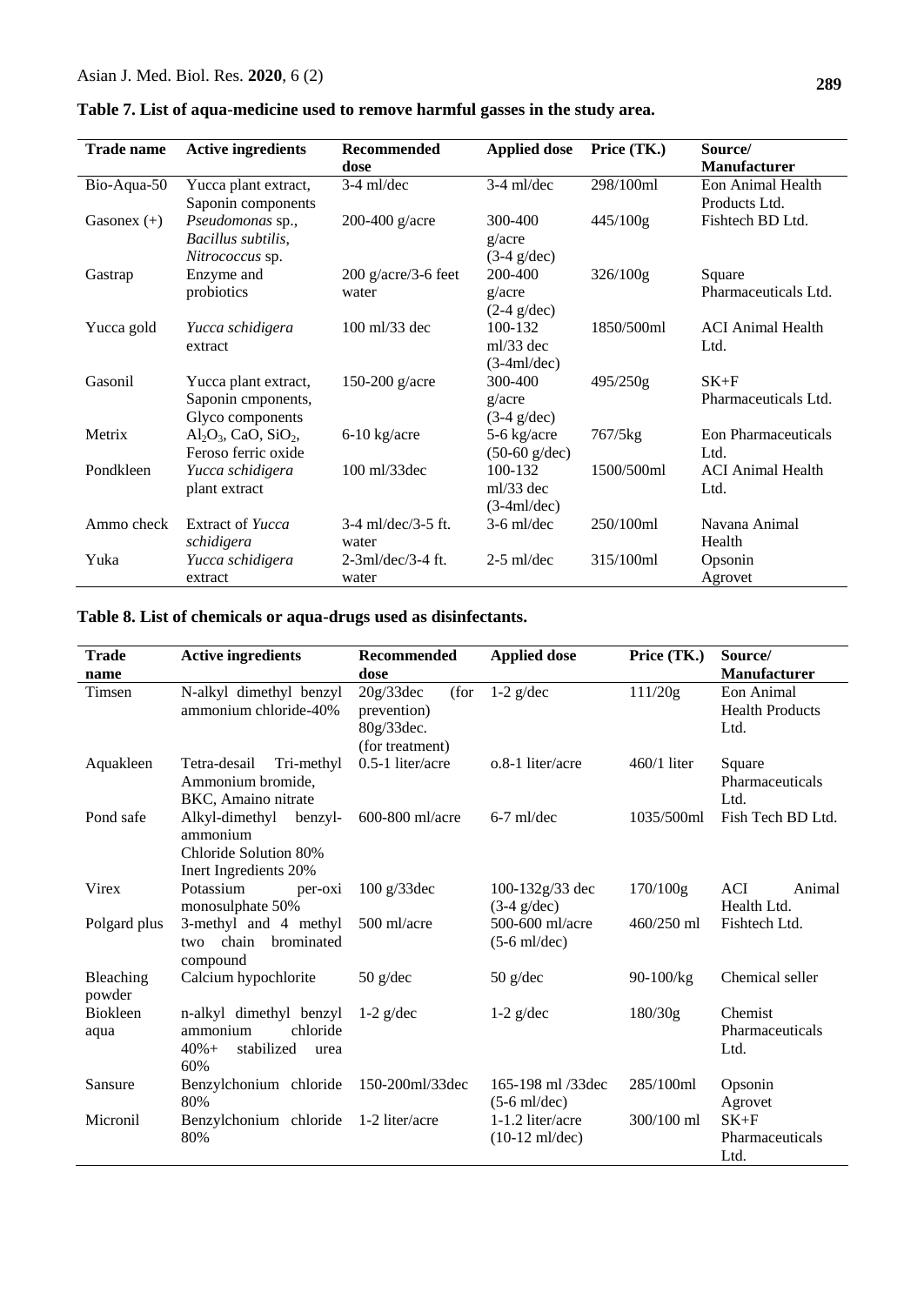|  |  |  | Table 9. List of antibiotics used against diseases. |  |  |  |
|--|--|--|-----------------------------------------------------|--|--|--|
|--|--|--|-----------------------------------------------------|--|--|--|

| <b>Trade name</b> | <b>Active ingredients</b> | Recommended                          | <b>Applied dose</b> | Price (TK.) | Source/                  |
|-------------------|---------------------------|--------------------------------------|---------------------|-------------|--------------------------|
|                   |                           | dose                                 |                     |             | Manufacturer             |
| Renamycin         | Oxytetracycline           | 2-4 $g/4$ -5 $kg$ feed,              | $1 - 2$<br>g/kg     | 80/100g     | Renata                   |
|                   |                           | 10days                               | feed/week           |             | Pharmaceuticals Ltd      |
| <b>Bactitab</b>   | Oxytetracycline 20%       | 1-2 g/kg feed/week 1-5 g/kg feed/    |                     | $82/100$ g  | <b>ACI</b> Animal Health |
|                   |                           |                                      | week                |             | Ltd.                     |
| Eskamycin         | Oxytetracycline 50%       | 1-2 $g/kg$ feed                      | $1-4g/kg$ feed      | 180/100g    | $SK+F$                   |
|                   |                           |                                      |                     |             | Pharmaceuticals Ltd.     |
| Chemycin          | Oxytetracline HCl BP      | 0.3-1 g/kg feed, $5-1-2g/kg$ feed    |                     | 700/kg      | Chemist Laboratories     |
|                   |                           | 7 days                               |                     |             | Ltd.                     |
| Aquamycin         | Chlortetracycline         | 1-2 $g/kg$ feed, 5 1-3 $g/kg$ feed   |                     | 700-800/kg  | Fishtech BD. Ltd.        |
|                   |                           | days' interval                       |                     |             |                          |
| Oxy-D Vet         | Oxytetracycline $20\%$ +  | 1 g/kg feed daily                    | 1-2 $g/kg$ feed     | 175/100g    | Eon Animal Health        |
|                   | Doxycycline 10%           |                                      |                     |             | Products Ltd.            |
| Cotrim<br>vet     | Sulphamethoxa-zole<br>$+$ | 1-2 $g/kg$ feed/week 1-4 $g/kg$ feed |                     | 89/20 bolus | Square                   |
| bolus             | Trimethoprim              |                                      |                     |             | Pharmaceuticals Ltd.     |
| Oxin WS           | Oxytetracycline 20%       | $1-2$ g/kg feed                      | $1-2$ g/kg feed     | 745/kg      | Navana Animal            |
|                   |                           |                                      |                     |             | Health                   |
| Otetra<br>vet     | Oxytetracycline           | 2-3 g/kg feed/week $1-3$ g/kg feed   |                     | 195/100g    | Square                   |
| power 50          |                           |                                      |                     |             | Pharmaceuticals Ltd.     |
| Urocot            | Erythromycin              | 2-4 $g/kg$ feed                      | 1-5 $g/kg$ feed     | 100/100g    | Opsonin Agrovet          |

**Table 10. List of probiotics used in the study area.**

| <b>Trade name</b> | <b>Active ingredients</b>               | Recommended                 | <b>Applied dose</b>              | <b>Price</b>          | Source/                  |
|-------------------|-----------------------------------------|-----------------------------|----------------------------------|-----------------------|--------------------------|
|                   |                                         | dose                        |                                  | (TK.)                 | <b>Manufacturer</b>      |
| Aqua photo        | <b>Bacillus</b><br>subtilis<br>and      | $60 - 70$ ml/ dec           | $50-60$ ml/dec                   | 579/1 liter           | ACI animal health        |
|                   | Rhodoseudomonas sp.                     |                             |                                  |                       |                          |
| Safegut           | Probiotics, vitamin and                 |                             | $1 g/Kg$ feed<br>$1-2$ g/kg feed | 300/250g              | $SK+F$                   |
|                   | enzyme                                  |                             |                                  |                       | Pharmaceuticals Ltd.     |
| Aqua magic        | Azotabactor                             | 5-8 kg/acre                 | 5-6 kg/acre                      | 750/5kg               | Fishtech Ltd.            |
| plus              | <b>Bacillus</b><br><i>chorococcum</i> , |                             | $(50-60)$ g/dec)                 |                       |                          |
|                   | subtillis, Candida utilis               |                             |                                  |                       |                          |
| Ecorich           | mineral,<br>Probiotics.                 | 1-1.5 $kg/33$ dec           | 1.3-1.6 kg/33 dec $800/5$ kg     |                       | Opsonin                  |
|                   | geolite                                 |                             | $(40-50)$ g/dec)                 |                       | Agrovet                  |
| <b>Biomax</b>     | Probiotics and nutrients                | kg/acre/3<br>$4 - 5$<br>ft. | 5 kg/acre                        | 410/kg                | Square                   |
|                   |                                         | water                       | $(50 \text{ g/dec})$             |                       | pharmaceuticals Ltd.     |
| Profs             | <b>Bacillus</b><br>and<br>sp.           | 50-70 gm/33 dec             | $2-3$ g/dec                      | 660/100g              | Eon Animal Health        |
|                   | Pedicoccus sp.                          |                             |                                  |                       | Ltd.                     |
| Pond guard        | Bacillus sp., Nitromonus                | $10-12$ kg/acre             | 10<br>kg/acre                    | $800/5$ <sub>kg</sub> | <b>ACI</b> Animal Health |
|                   | sp., Nitrobacter sp.                    |                             | $(100 \text{ g/dec})$            |                       | Ltd.                     |
| Pond care         | Probiotics                              | $50$ g/acre                 | 50-100 $g/acre$                  | 495/50g               | $SK+F$                   |
|                   |                                         |                             |                                  |                       | Pharmaceuticals Ltd.     |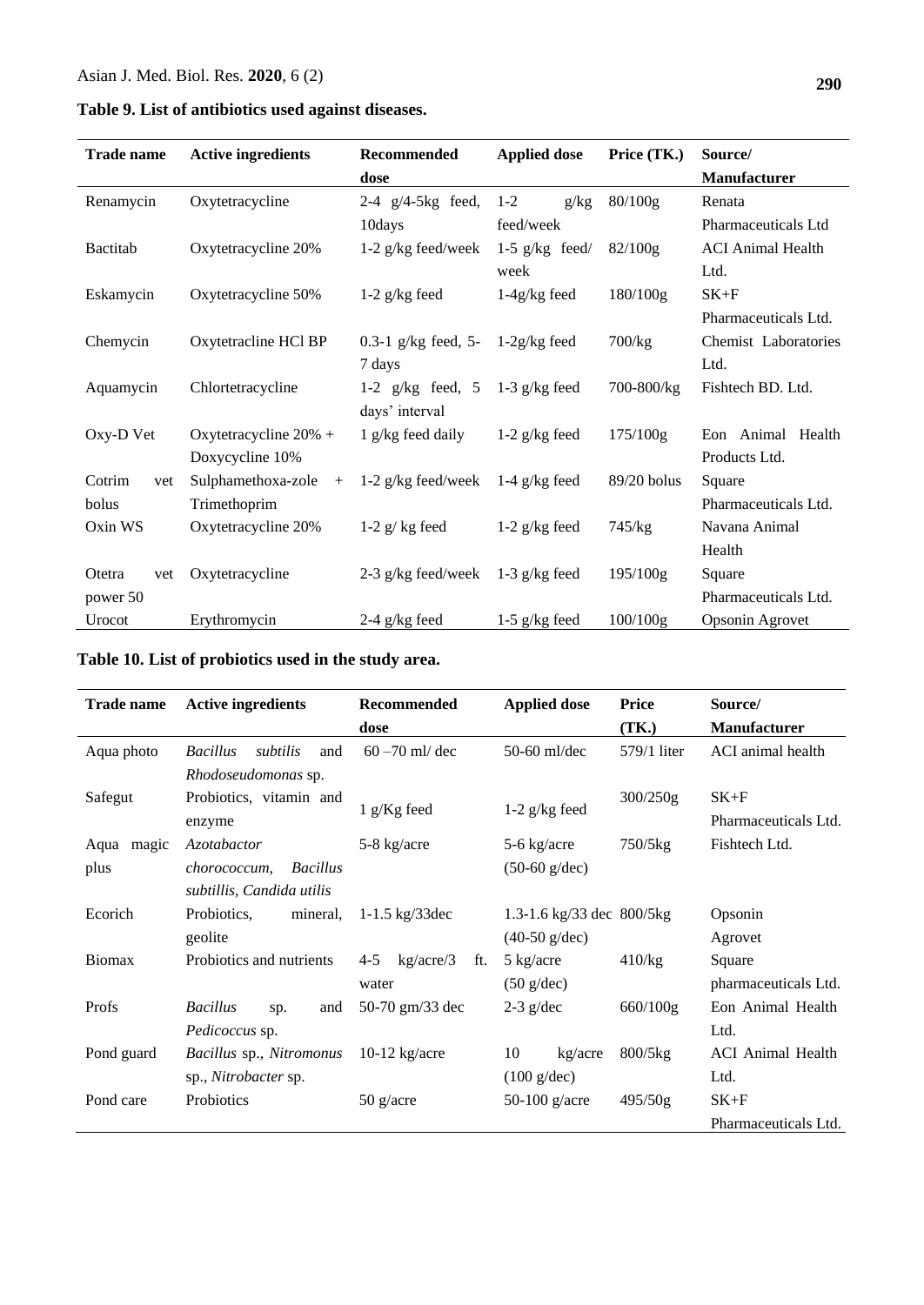| <b>Trade name</b>         | <b>Active ingredients</b>                                                                        | Recommended<br>dose | <b>Applied dose</b>               | Price (TK.)   | Source/<br><b>Manufacturer</b>     |
|---------------------------|--------------------------------------------------------------------------------------------------|---------------------|-----------------------------------|---------------|------------------------------------|
| Panvit aqua               | Vit- A, $D_3$ , $B_1$ , $B_2$ , $B_6$ ,<br>Ascorbic acid                                         | 5-10 ml/kg feed     | 5-6 ml/kg feed                    | 125/100ml     | Square<br>Pharmaceuticals Ltd.     |
| <b>GPA</b>                | Multi stain probiotics,<br>enzymes                                                               | $0.5-1$ g/kg feed   | $1$ g/kg feed                     | 1000/500g     | Opsonin<br>Agrovet                 |
| Nutrigel                  | Vitamin, mineral,<br>probiotic                                                                   | $5-10$ ml/kg feed   | 5-6 ml/kg feed                    | $650/1$ liter | $SK+F$<br>Pharmaceuticals Ltd.     |
| Vitamix-F<br>aqua premium | Vitamin, minerals,<br>amino acid                                                                 | $2.5$ kg/ton feed   | $1-2$ kg/ton<br>feed $(1-2 g/kg)$ | 330/kg        | <b>ACME</b> Laboratories           |
| Spa gelly                 | Omega-3 fatty acid                                                                               | 10-15 ml/kg feed    | $10-12$ ml/kg<br>feed             | 580 / 1 liter | <b>Eon Pharmaceuticals</b><br>Ltd. |
| Charger gel               | 1-3 D glucan,<br>polysaccharides, Betain,<br>$\beta$ -glucans                                    | $2-4$ g/kg feed     | 2-4 $g/kg$ feed                   | 1060/kg       | Fishtech Ltd.                      |
| Aci super-fish            | Vitamin,<br>Mineral, amino acids                                                                 | $1-2.5$ kg/ton feed | $2-3$ g/kg feed                   | 550/2.5 kg    | <b>ACI Animal Health</b><br>Ltd.   |
| Rena Fish                 | Vit-A, $B_1$ , $B_2$ , $B_6$ , $B_{12}$ ,<br>$C, D_3, E, K, Cu, Mn, Fe,$<br>Co, I, $Ca2CO3$ etc. | 1 kg/ton feed       | $1-2$ g/kg feed                   | 300/Kg        | Renata<br>Pharmaceuticals Ltd.     |
| Chemovit<br>Aqua          | Vit-A, B, C, $D_3$ , E, K,<br>Cu, Mn, Fe, Co etc.                                                | $2$ g/kg feed       | 1-2 $g/kg$ feed                   | 430/kg        | Chemist<br>Laboratories Ltd.       |
| Aquazyme                  | Sodium sulphate,<br>polyvinyl alcohol,<br>starch, selenium,<br>magnesium, silicate               | $0.5-1$ g/kg feed   | 1-2 $g/kg$ feed                   | 335/500g      | Eon Animal Health<br>Products Ltd. |

**Table 11. List of growth promoters used in the study area.**

#### **Table 12. Knowledge of aqua chemicals and drugs.**

| Source of knowledge                                           | Number of farmers $(n=100)$ % of farmers |    |
|---------------------------------------------------------------|------------------------------------------|----|
| Company representatives                                       |                                          |    |
| Discussion (chemical sellers, hatchery owners, other farmers) | 58                                       | 58 |
| Government Organization (GO)                                  |                                          |    |

#### **Table 13. Problems faced by the fish farmers in the study area.**

| <b>Problems</b>                  | Number of farmers $(n = 100)$ | % of farmers |
|----------------------------------|-------------------------------|--------------|
| <b>Diseases</b>                  | 88                            | 88           |
| Low quality of fish seed         | 63                            | 63           |
| Lack of technical knowledge      | 58                            | 58           |
| Lack of finance                  | 55                            | 55           |
| Low price of the end product     | 46                            | 46           |
| Insufficient water in dry season | 41                            | 41           |
| Price of feeds and chemicals     | 39                            | 39           |
| Flood/overflow                   | 36                            | 36           |
| Lack of manpower                 | 30                            | 30           |
| Problem of pond leasing          | 27                            | 27           |
| Theft of fish                    | 21                            | 21           |

#### **4. Discussion**

Various types of chemicals and aqua-drugs have become a noteworthy part of successful aquaculture production (Rahman *et al.,* 2017). From the present study, it was observed that fish farmers used different types of commercial chemicals and aqua-drugs which were broadly categorized as chemicals used for removal of unwanted species, for pond preparation and water quality management, to increase dissolve oxygen concentration, to reduce harmful gasses, as disinfectants, antibiotics, growth promoters and probiotics against diseases.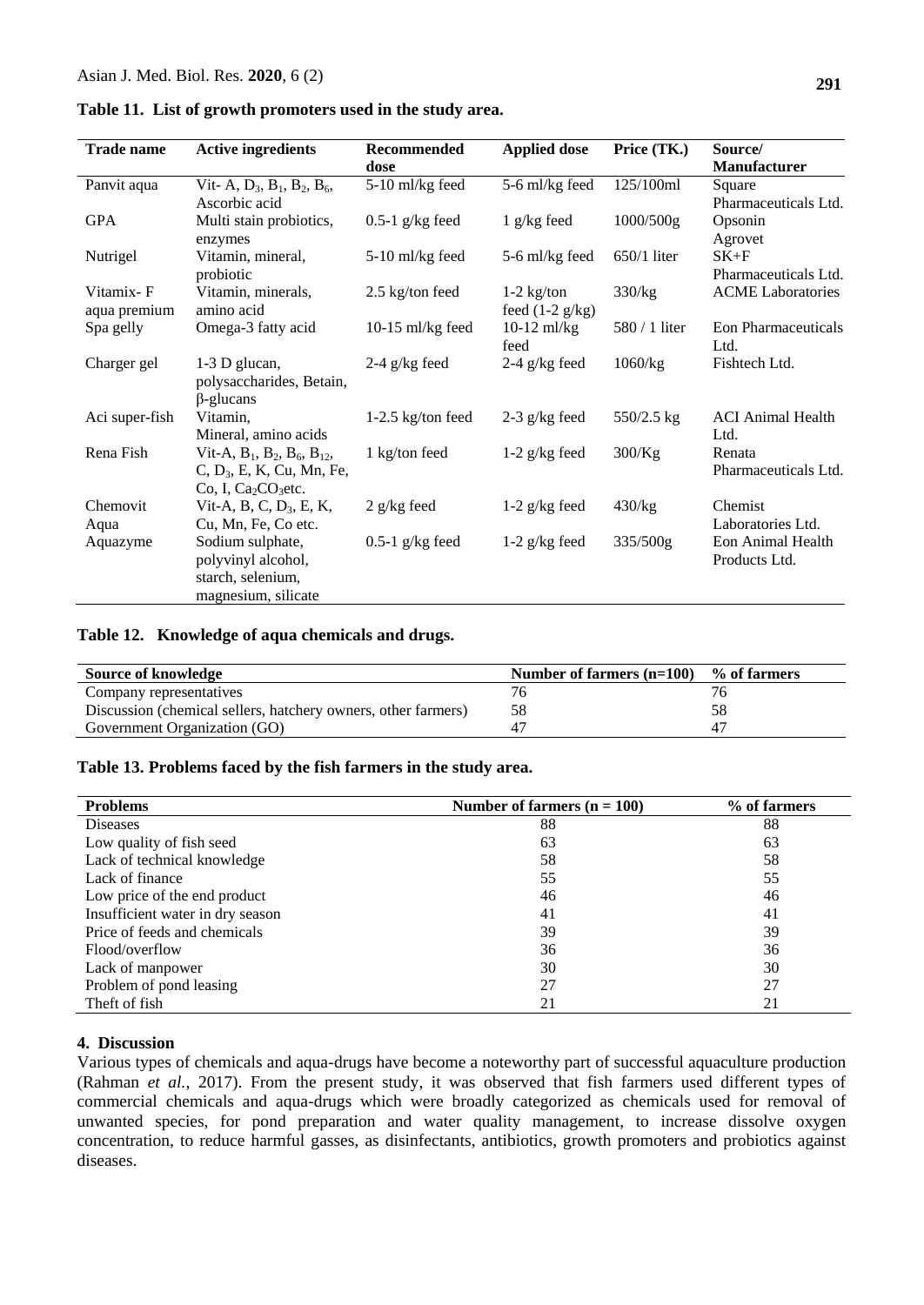The present study revealed that Lime, Potassium permanganate, Salt, Phitkari, Copper sulphate, Urea and TSP were commonly used by the selected fish farmers as traditional chemicals. These are used for pond preparation, to increase primary productivity, maintain good water quality which is more likely to the findings of Uddin *et al*. (2017) in Sylhet district and Ali (2008). To eradicate undesirable species farmers of Rangpur region used various chemicals such as Sumithion, Engreb, I-mec, Sanmarine, Rota plus, Tea seed meal and Nigotox aqua which is more or less similar to the findings of Anwar *et al*. (2018) and Rahman *et al*. (2015) In the study area Aquapure, Biopond, Zeofresh, JV-zeolite, Zeorich, Geo-prime, Megazeo plus, Zeolite gold, Geo-ren and Acme zeolite were used for pond preparation and water quality management by the selected fish farmers which is analogous to the study of Rahman *et al.* (2015).

Typically, successful fish culture depends on careful management of oxygen concentration in the culture ponds. In the current study Oxymax, Oxymore, Oxylife, Aci-ox, Oxyrich Tab, Oxygold, Oxy-aqua, Oxy-A, Oxyflox and Oxyren were used by the selected fish farmers to increase oxygen concentration. In line with the present study, earlier research findings revealed that ACI-OX 28%, oxymax 22%, oxy more 11%, oxy flow 22% were used for oxygenation into water in Comilla region (Rahman *et al.,* 2017); Oxyflow, Oxymax, Bio-Ox, Oxy-A and Oxy Gold were used to increase dissolved oxygen in aquaculture ponds (Monsur, 2012). Selected fish farmers in Rangpur region used Gasonil, Gastrap, Bio aqua-50, Gasonex, Metrix, Yucca gold,Pondkleen, Ammo check and Yuka etc. to remove harmful gases. And the findings can be correlated with the previous study done in the north-eastern region in Bangladesh by Rahman *et al.* (2015).

In the study area, diverse types of fish diseases such as tail and fin rot, Epizootic Ulcerative Syndrome (EUS), dropsy, exophthalmia, gill rot, argulosis and Chhanel Catfish Virus Disease (CCVD) were observed. Similar conditions were also reported by the various authors in previous studies in aquaculture of Bangladesh (DoF, 2002; Faruk *et al.*, 2004). Farmers of the investigated areas used several chemicals as disinfectants to maintain hygiene and in some cases to prevent/treat a wide variety of viral, bacterial and fungal infection. Timsen, Virex, Polgard plus, Bleaching powder,Aquakleen, Pond Safe, Biokleen Aqua, Sansure and Micronil were used by the farmers of the study area as disinfectants which is comparable to the findings of Anwar *et al.* (2018) in Jamalpur sadar upazilla of Bangladesh. In Rangpur region various types of antibiotics are used for disease treatment by the fish farmers like Renamycin, Eskamycin, Bactitab, Cotrim vet bolus, Chemycin, Aquamycin, Oxy-D Vet, Oxin WS, Otetra vet power-50 and Urocot. The active ingredients of such antibiotics were mainly oxytetracyclin, chlortetracycline, erythromycin, sulphamethoxazole, trimethoprim. It was noticed that antibiotics were used extensively without ensuing the recommended doses. Rahman *et al.* (2017) mentioned that oxytetracycline 44%, cotrim-vet 17%, amoxicillin 28% and chlortetracycline 11% were used as antibiotics for disease treatment in Comilla regions which is more or less similar to the findings of Chowdhury *et al.* (2012) and Sharker *et al.* (2014).

In the study area different types of probiotics including Pond care, Profs, Biomax, Aqua photo, Safegut, Aqua Magic plus, Ecorich and Pond guard were used by the selected fish farmers which is well supported by Rahman *et al.* (2017) in Comilla region and Alam and Rashid (2014) in Shatkhira district. Commercial farmers have a tendency to get their end product as soon as possible. Aquazyme, Panvit aqua, Nutrigel, Charger gel, GPA, Vitamix- F aqua premium, Spa gelly, Aci super-fish, Rena fish and Chemovit Aqua were applied by the selected fish farmers in Rangpur district as growth promoters as in Jamalpur sadar upazilla (Anwar *et al*., 2018) and Shatkhira district (Alam and Rashid, 2014).

There is no doubt that chemicals are useful. It was found that most of the farmers used chemicals indiscriminately without knowing their mode of action, doses and appropriate procedures of application. Aqua drugs should not be used, if these are hazardous to the surrounding environment. Pharmaceutical companies should conduct more research works to reduce the harmful effect of aqua medicines on aquaculture.

#### **5. Conclusions**

After completion of the present investigation it is somehow clear that the farmers of Rangpur region are using various chemicals and aqua drugs sometimes without having proper knowledge about the doses and method of application. Unfortunately, little care has been paid on the documentation of those aqua-medicines. As a result, there is a lack of information regarding the impact of those aqua-medicines. Basically, appropriate chemicals with proper doses can minimize the adverse effects of those chemicals in aquaculture but negligence can become a threat for the future.

#### **Acknowledgements**

The authors would like to express their sincere appreciation to Institute of Research and Training (IRT) for funding this research.